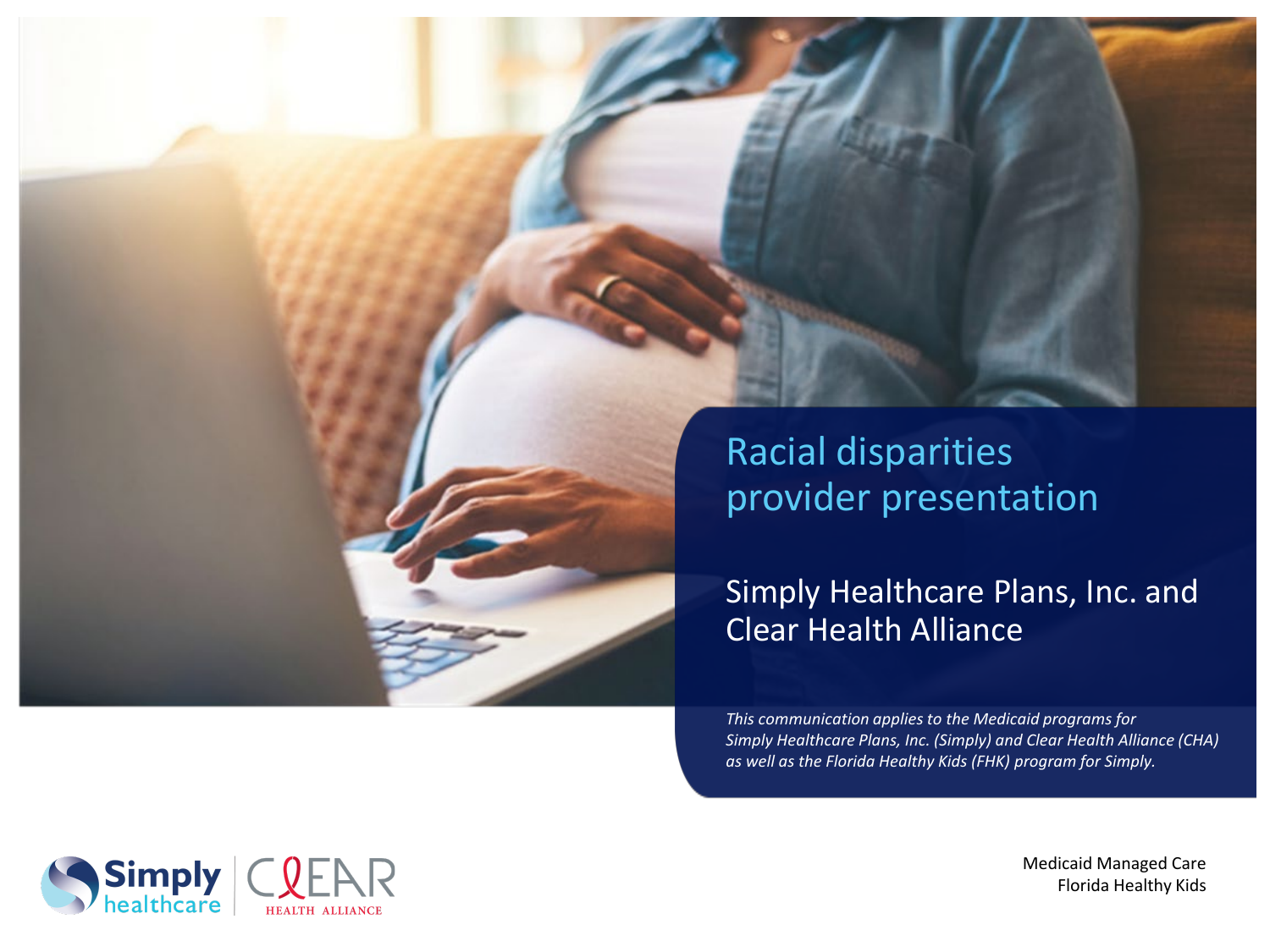### Health equity

# **"There is no quality improvement without equity."**

*Joia Adele Crear-Perry, MD, FACOG Founder & President of the National Birth Equity Collaborative* 

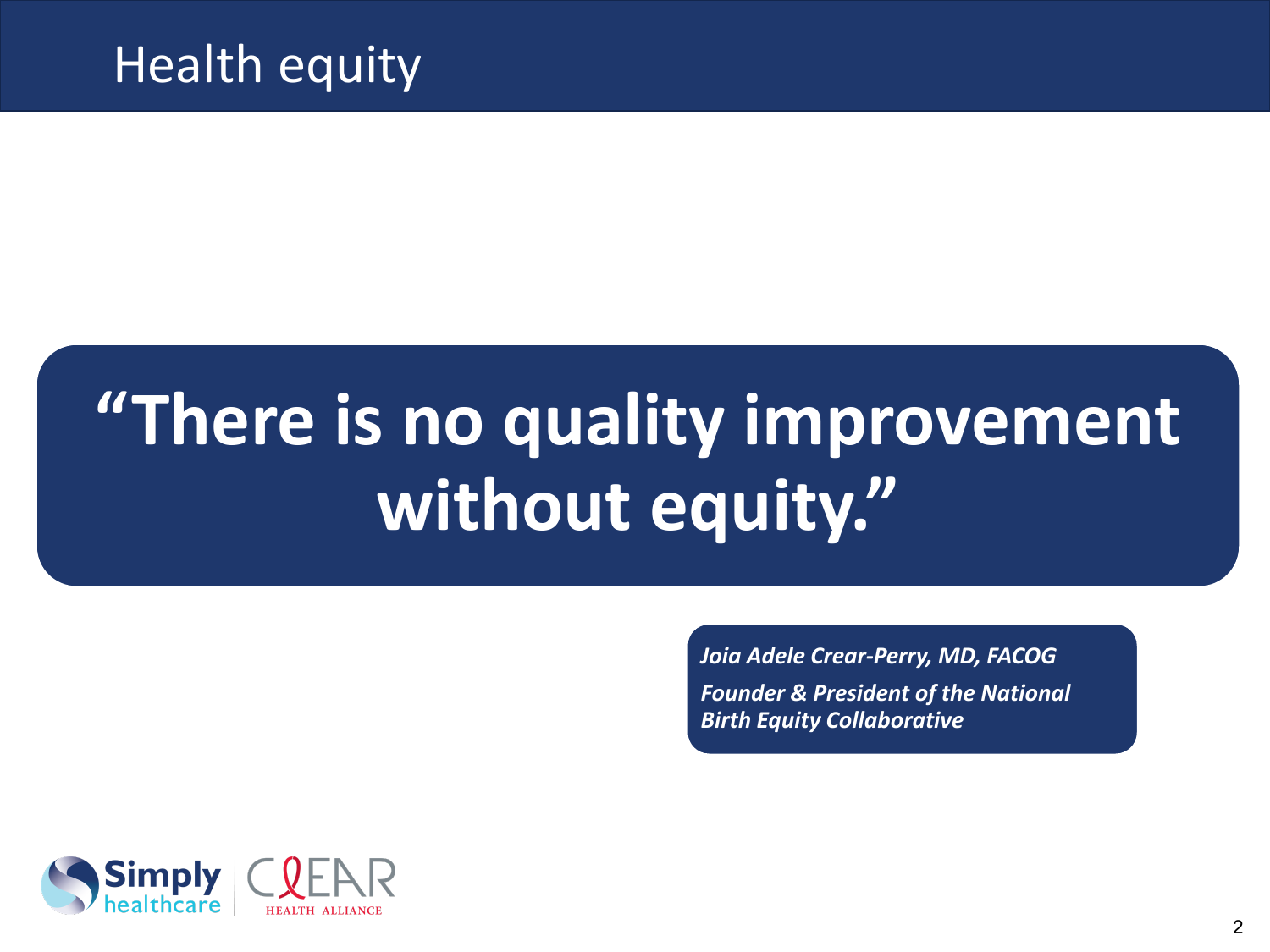# Equality vs. equity



![](_page_2_Picture_2.jpeg)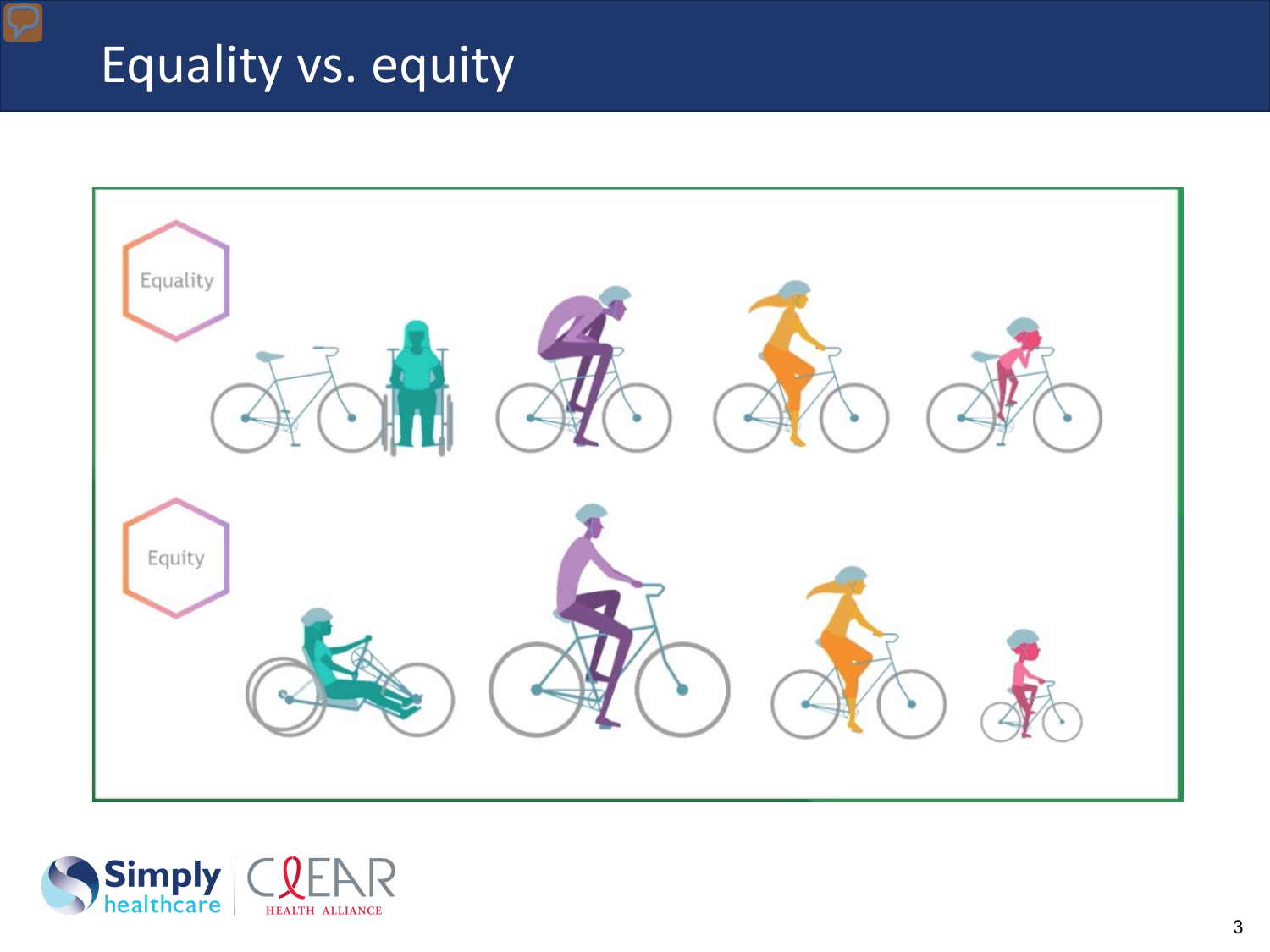#### Social determinants of health

![](_page_3_Figure_1.jpeg)

![](_page_3_Picture_2.jpeg)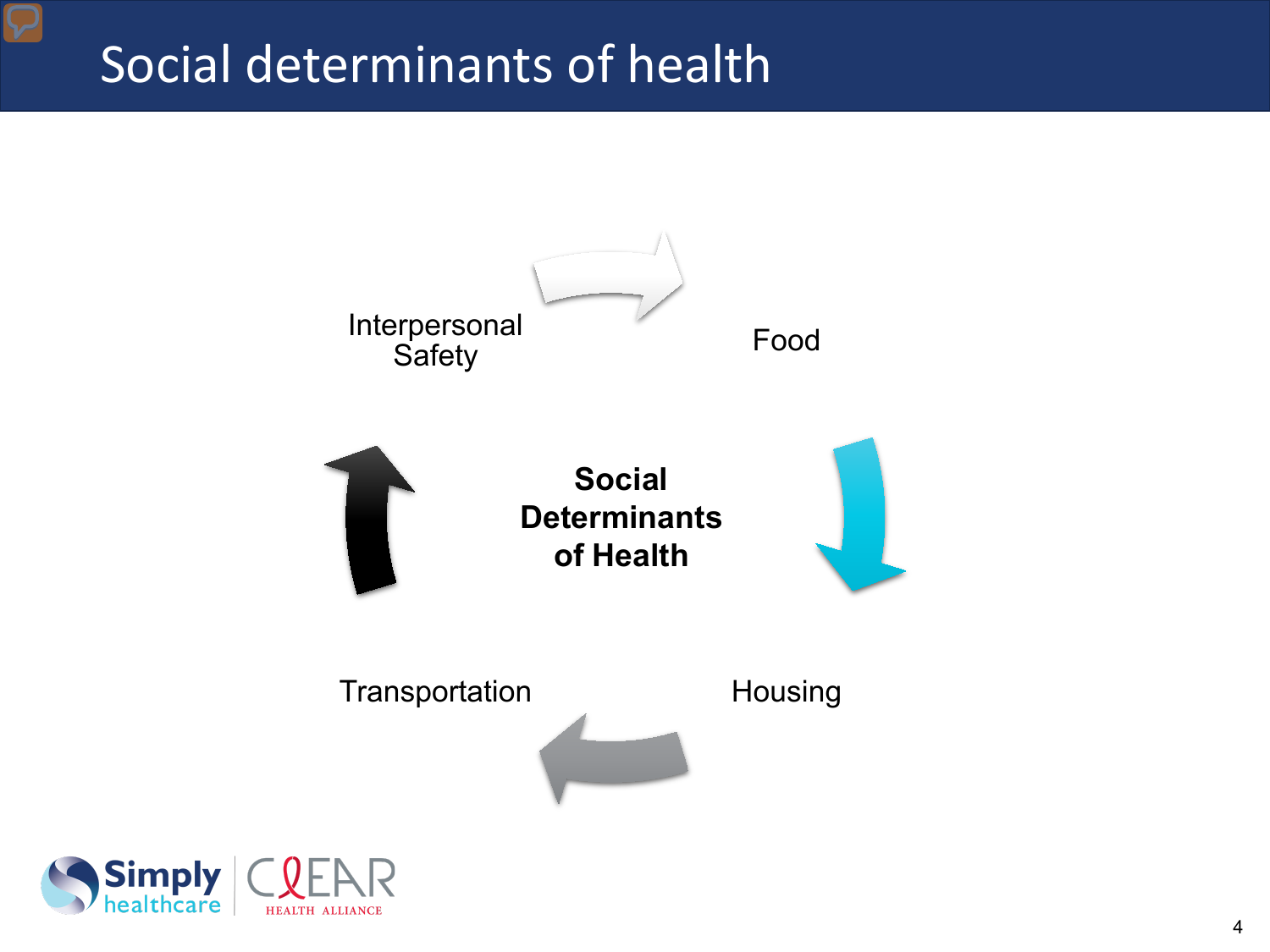#### Reducing disparities in severe maternal morbidity and mortality

![](_page_4_Figure_1.jpeg)

![](_page_4_Picture_2.jpeg)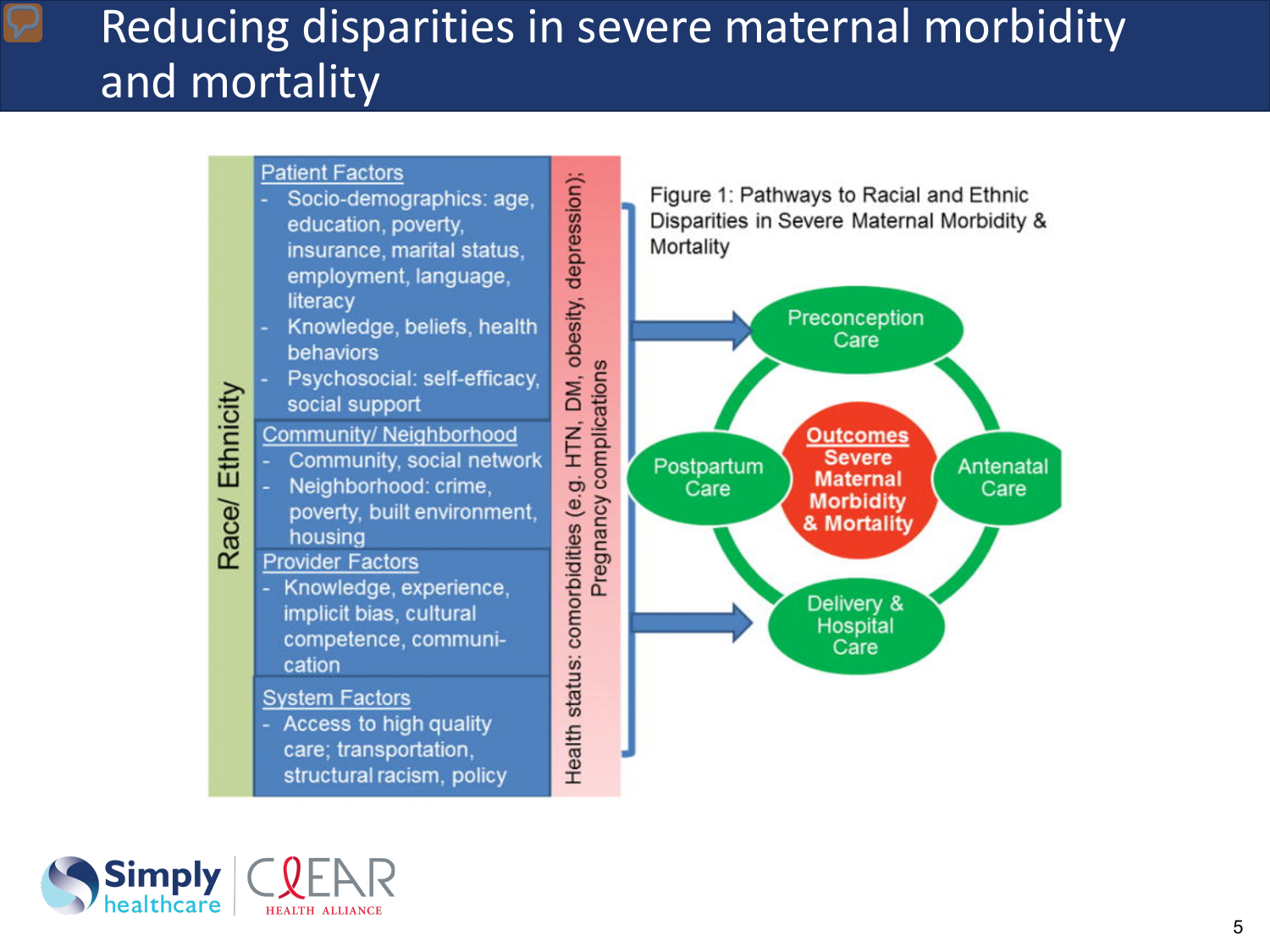# Implicit bias, explicit bias, and racism

#### • **Implicit bias**

- The attitudes or stereotypes that affect our understanding, actions, and decisions in a subconscious manner.
- **Explicit bias**
	- The attitudes and beliefs we have about an individual or group on a conscious level; much of the time, these biases and their expression arise as the direct result of a perceived threat.
- **Racism**
	- Prejudice, discrimination, or antagonism directed against someone of a different race based on the belief that one's own race is superior.

<https://implicit.harvard.edu/implicit/takeatest.html>

![](_page_5_Picture_8.jpeg)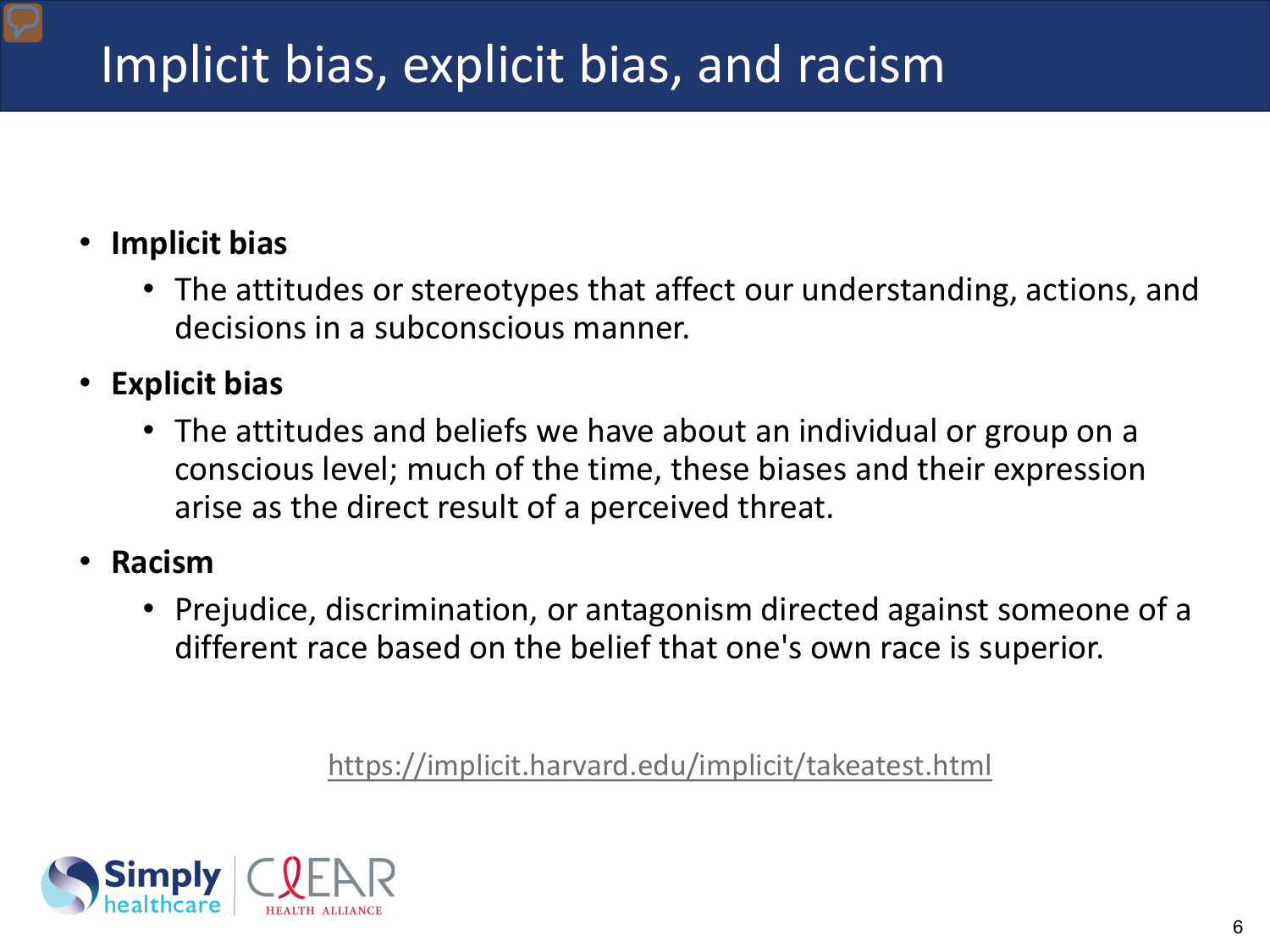# Make sure pregnant women receive quality care during pregnancy and after.

![](_page_6_Figure_2.jpeg)

![](_page_6_Picture_3.jpeg)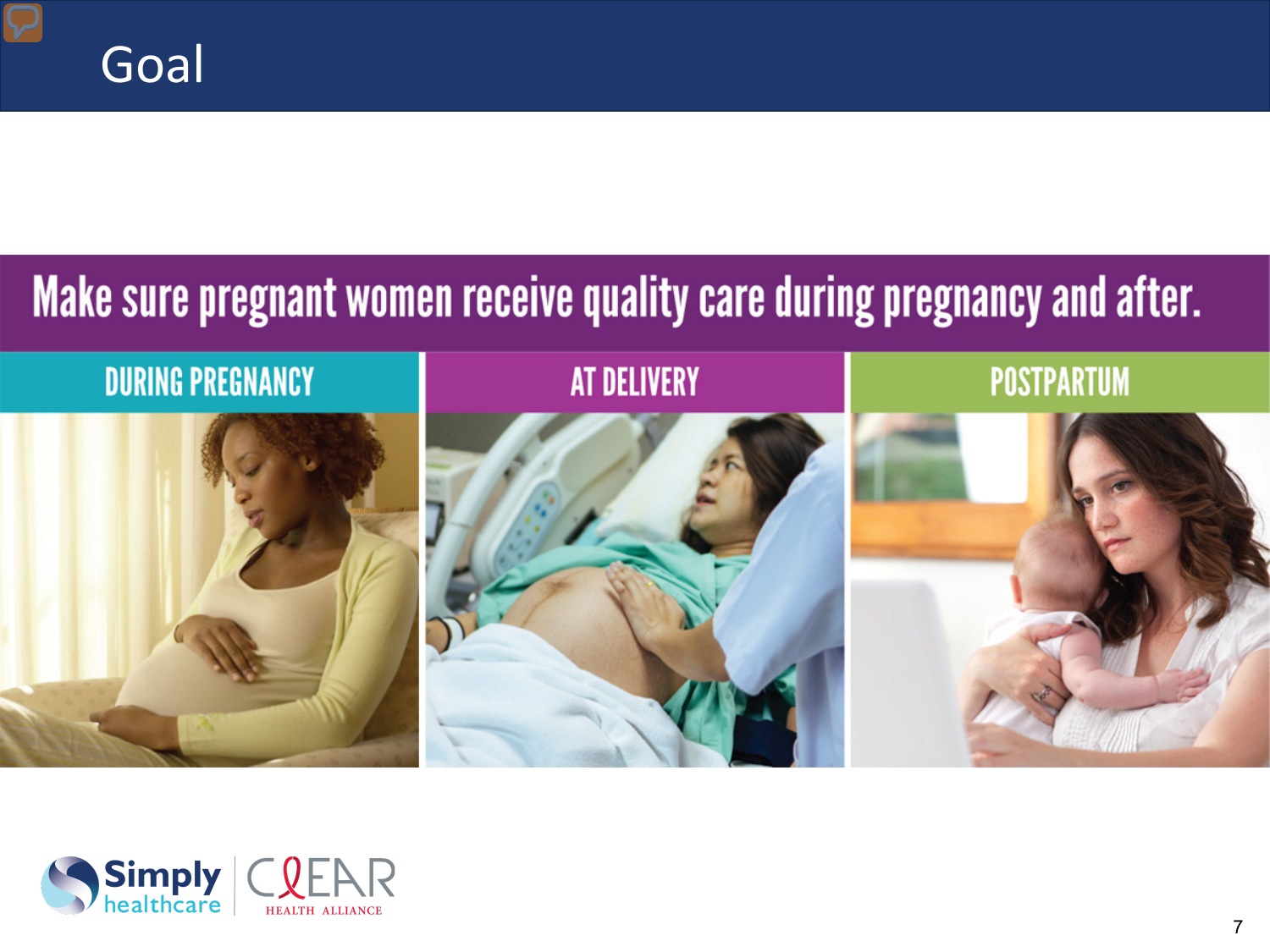#### Maternal mortality rates

![](_page_7_Figure_1.jpeg)

![](_page_7_Picture_2.jpeg)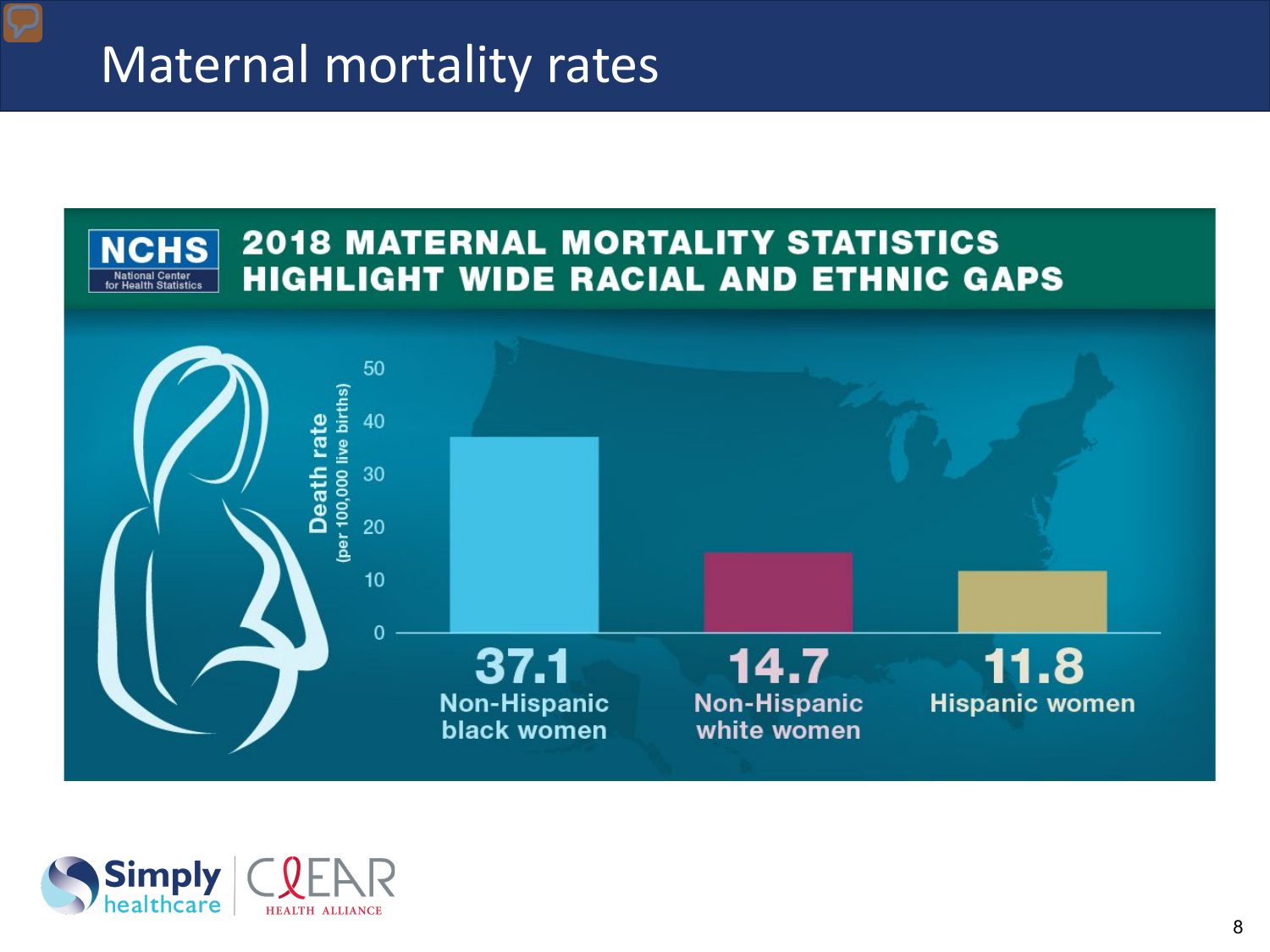#### Pregnancy-related deaths in the United States

![](_page_8_Figure_1.jpeg)

![](_page_8_Picture_2.jpeg)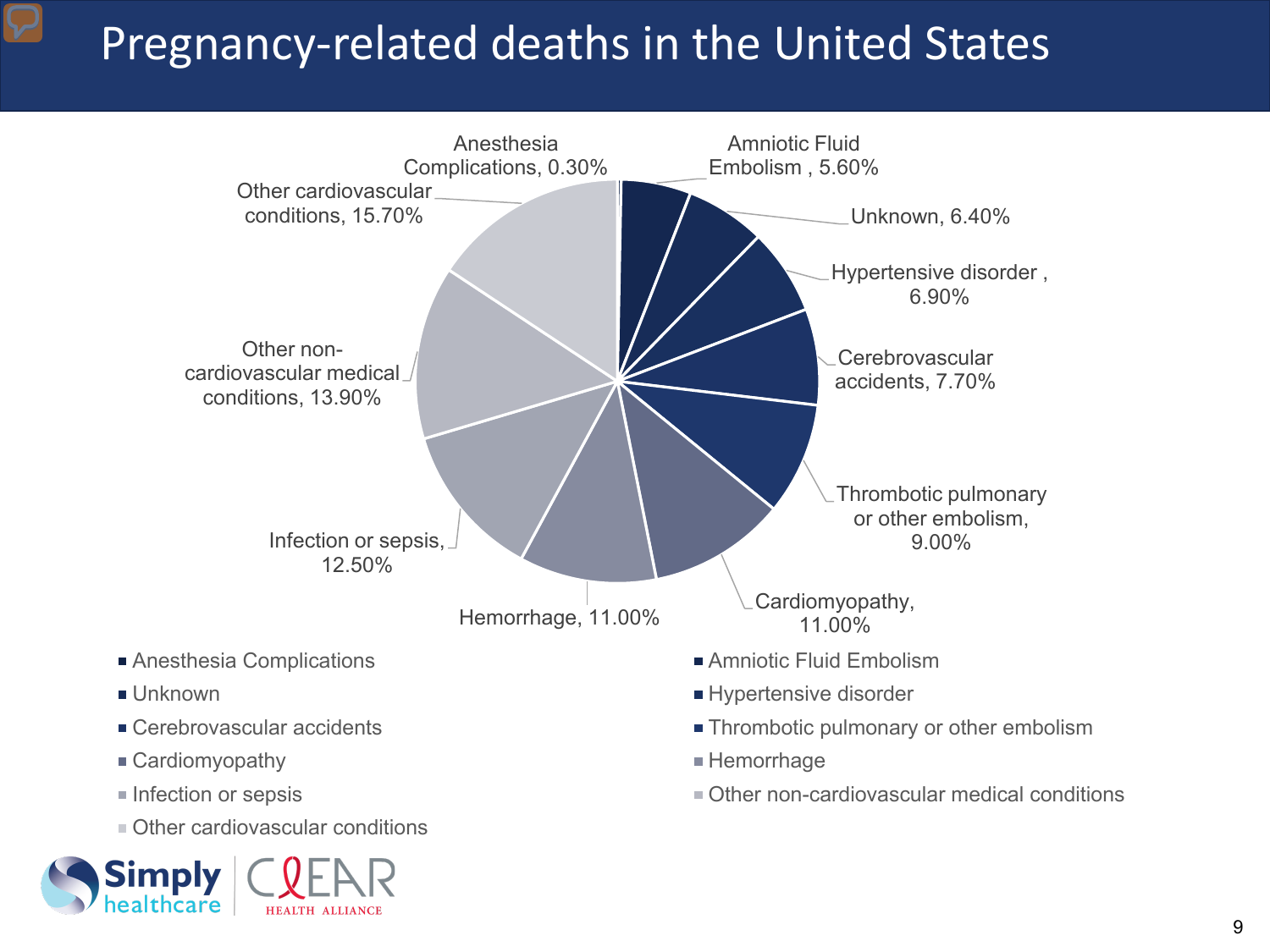#### Pregnancy-related deaths in the United States during 2011 to 2016

Leading causes of death differ throughout pregnancy and after.

Heart disease and stroke cause most deaths overall. Obstetric emergencies such as severe bleeding and amniotic fluid embolism cause most deaths at delivery.

In the week after delivery, severe bleeding, high blood pressure and infection are most common.

Cardiomyopathy (weakened heart muscle) is the leading cause of deaths one week to one year after delivery.

![](_page_9_Picture_5.jpeg)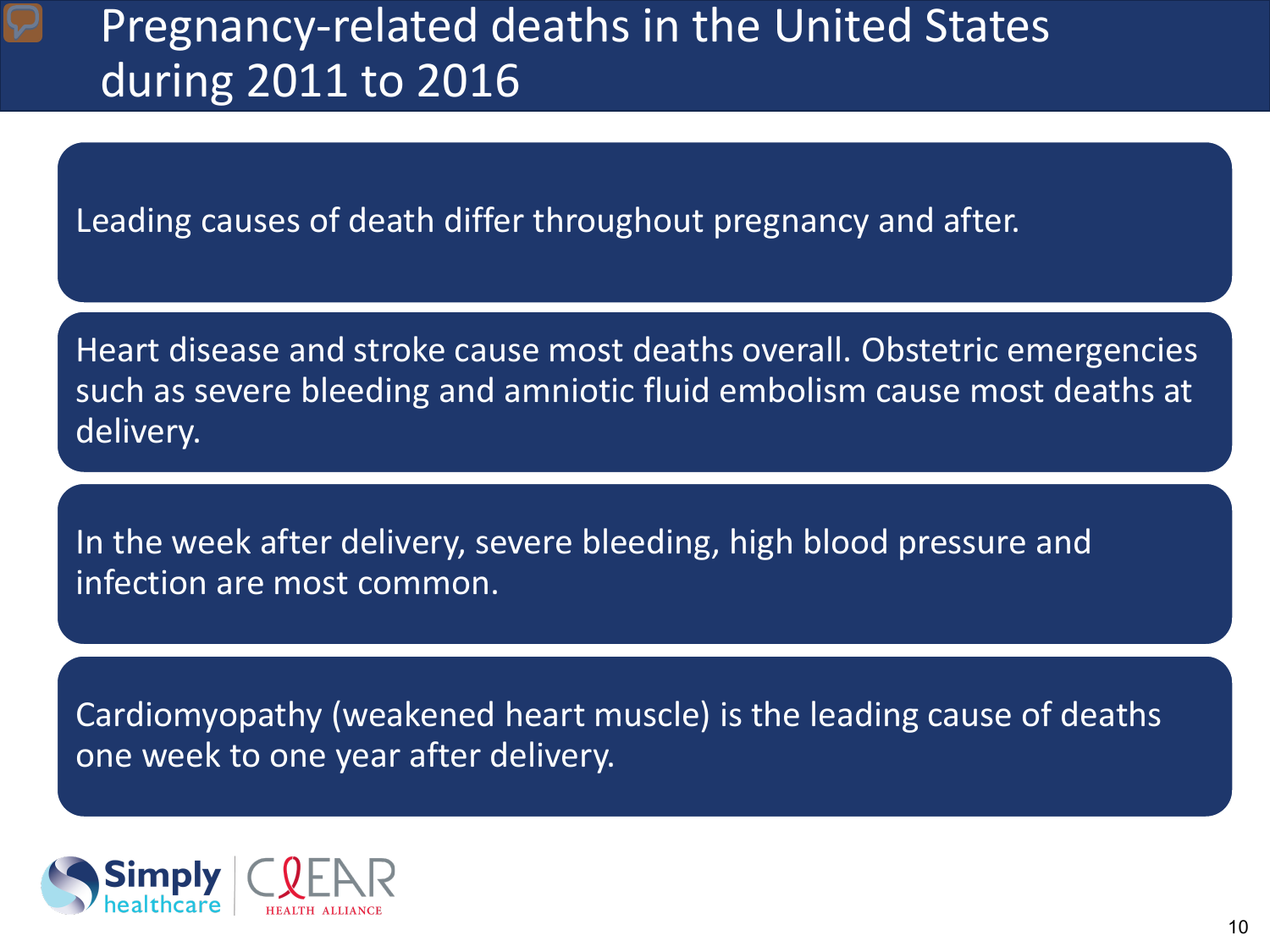#### Racial/ethnic disparities in pregnancy-related mortality

![](_page_10_Figure_1.jpeg)

Deaths per 100,000 live births

![](_page_10_Picture_3.jpeg)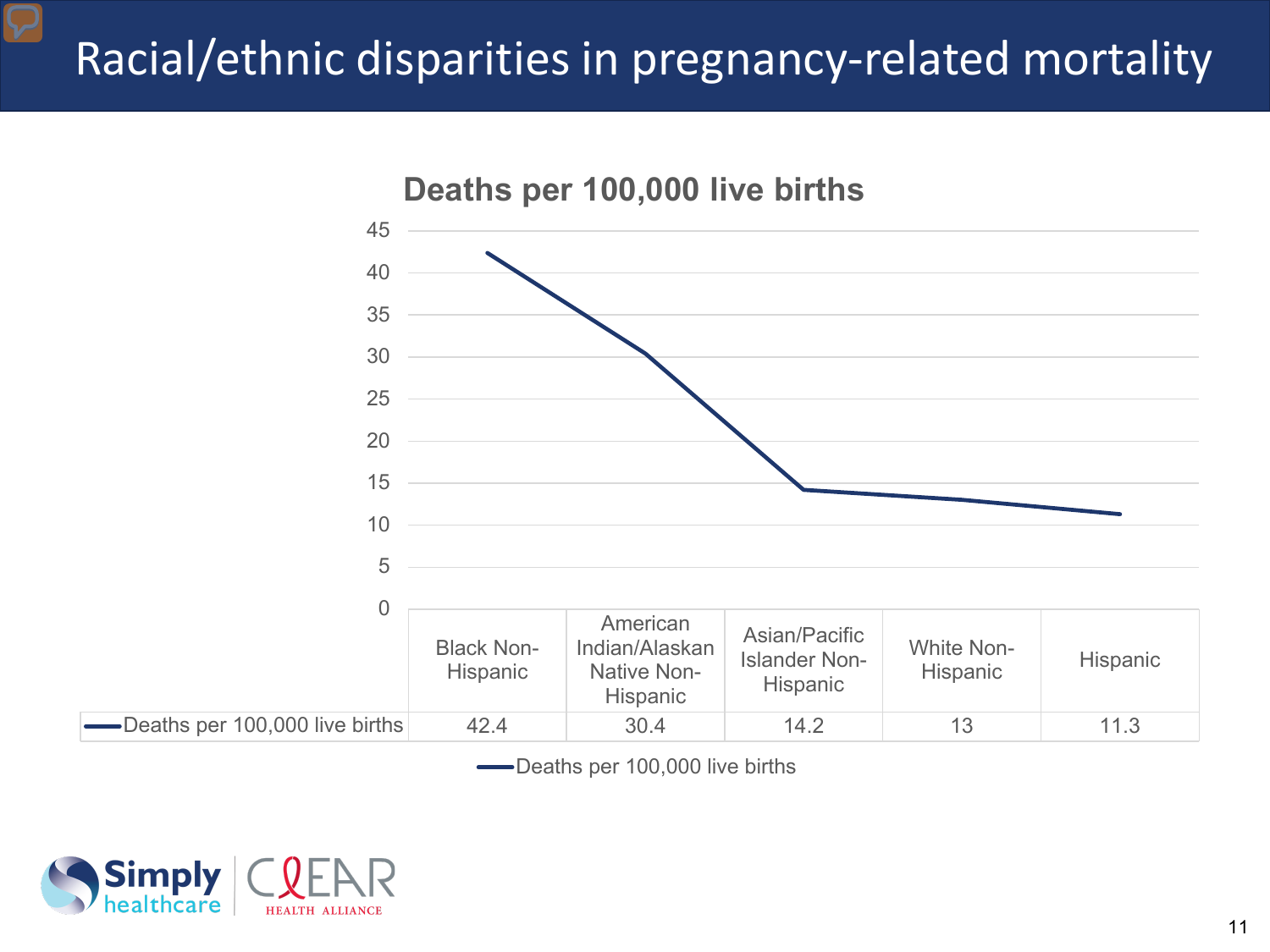# Irving family's story

- [The Story of the Irving Family](https://www.hrsa.gov/enews/past-issues/2018/july-5/shalons-story.html)
- <https://youtu.be/YptST8FHAK4>

![](_page_11_Picture_3.jpeg)

![](_page_11_Picture_4.jpeg)

RAISING SOLEIL...

![](_page_11_Picture_6.jpeg)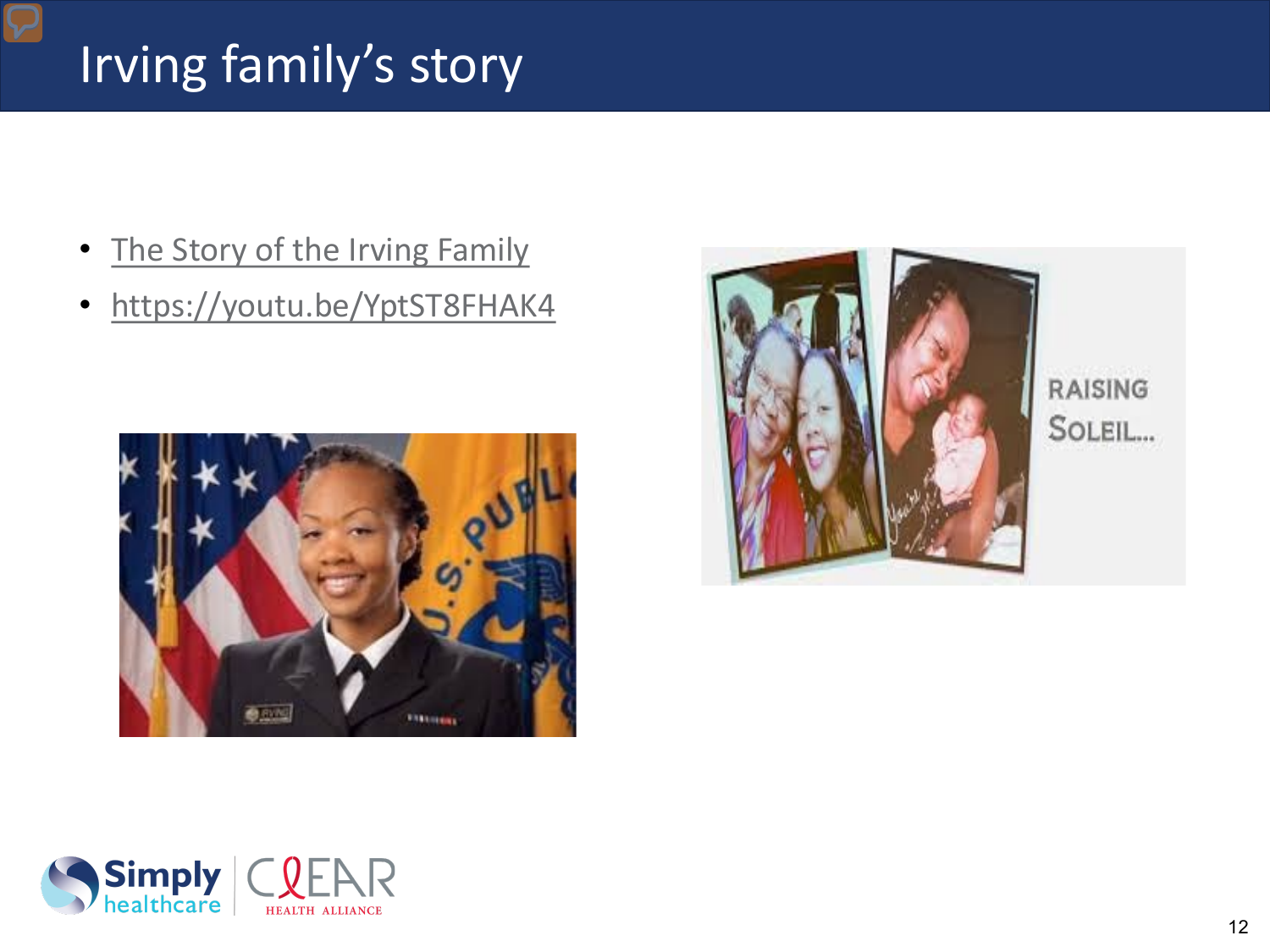#### *H.R. 1318 Preventing Maternal Deaths Act of 2018*

• On December 21, 2018, the *Preventing Maternal Deaths Act (H.R. 1318)* was signed into law. This legislation sets up a federal infrastructure and allocates resources to collect and analyze data on every maternal death, in every state in the nation.

![](_page_12_Figure_2.jpeg)

![](_page_12_Picture_3.jpeg)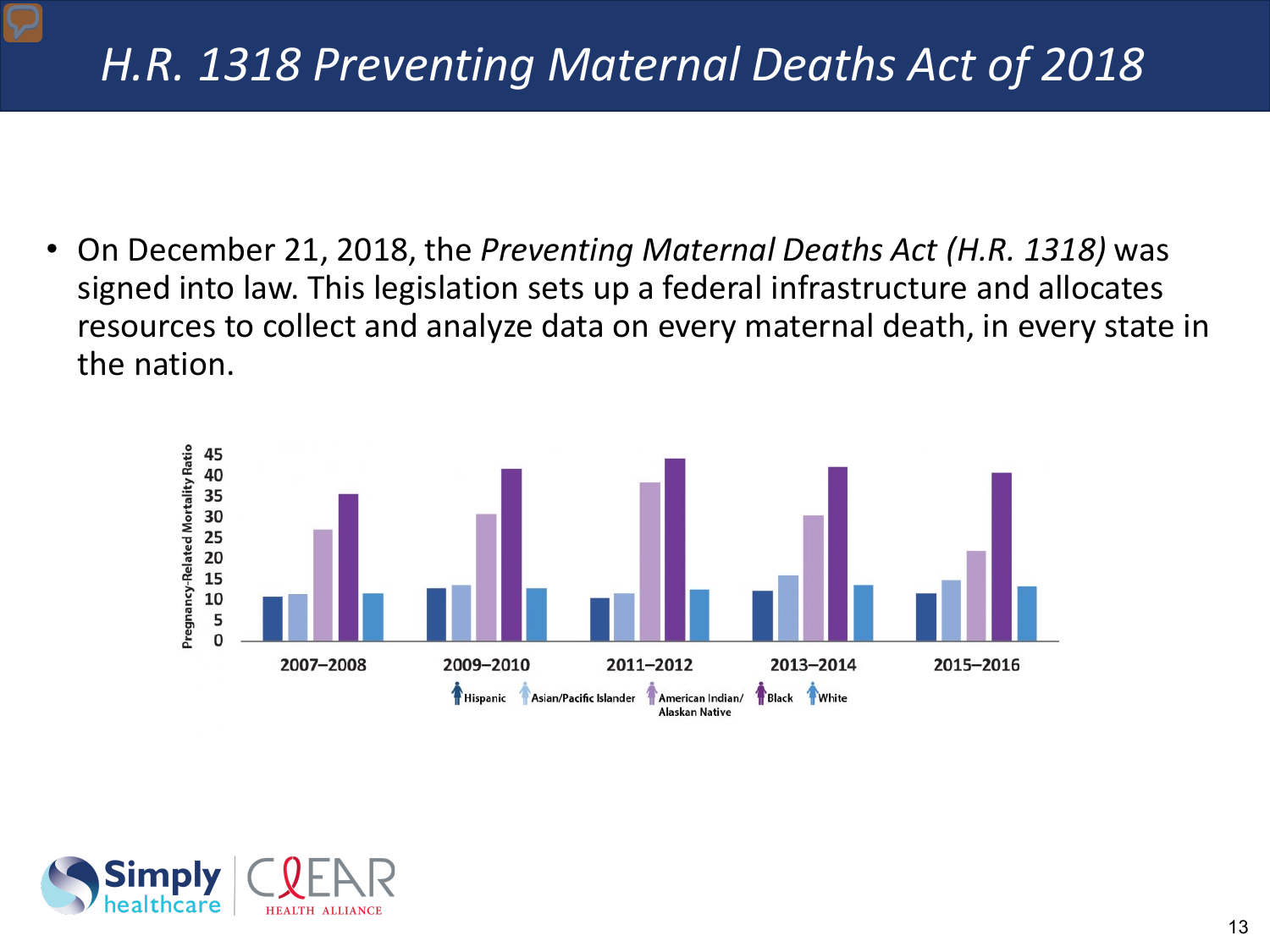#### Maternal mortality and morbidity review committee

- In 1996, the Florida Department of Health established the pregnancy-associated mortality review (PAMR) process to improve surveillance and analysis of pregnancy-related deaths in Florida. To date, over 2,400 pregnancy associated cases have been reviewed by a multidisciplinary team.
- It is important to note that maternal mortality rates (MMR) reported by the office of vital statistics are based on deaths identified by the assigned cause of death being in a pregnancy-related category and, in recent years, by the addition of a pregnancy check box on the death certificate.

![](_page_13_Picture_3.jpeg)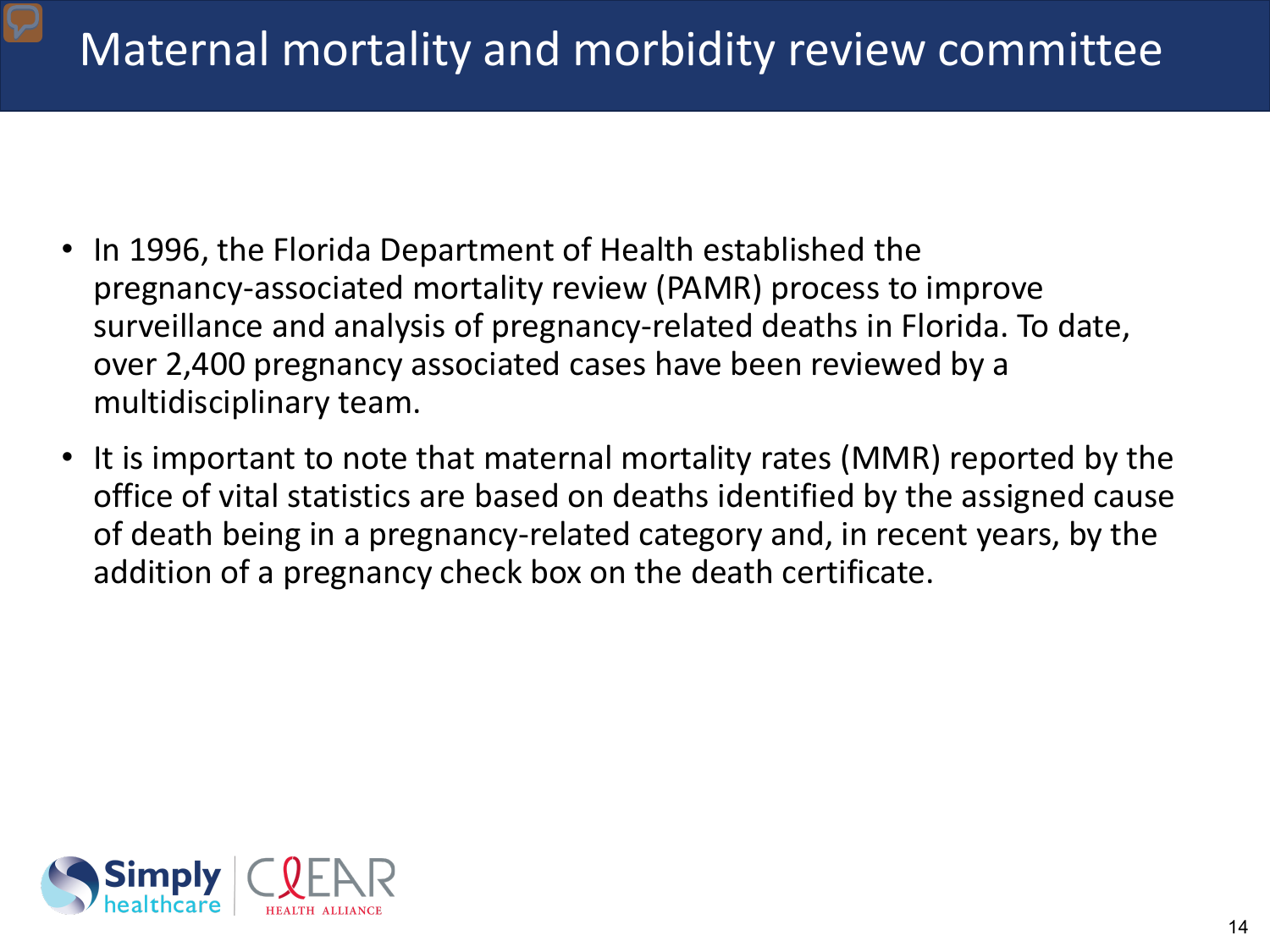#### Maternal deaths 2018 data released January 30, 2020

![](_page_14_Figure_1.jpeg)

![](_page_14_Picture_2.jpeg)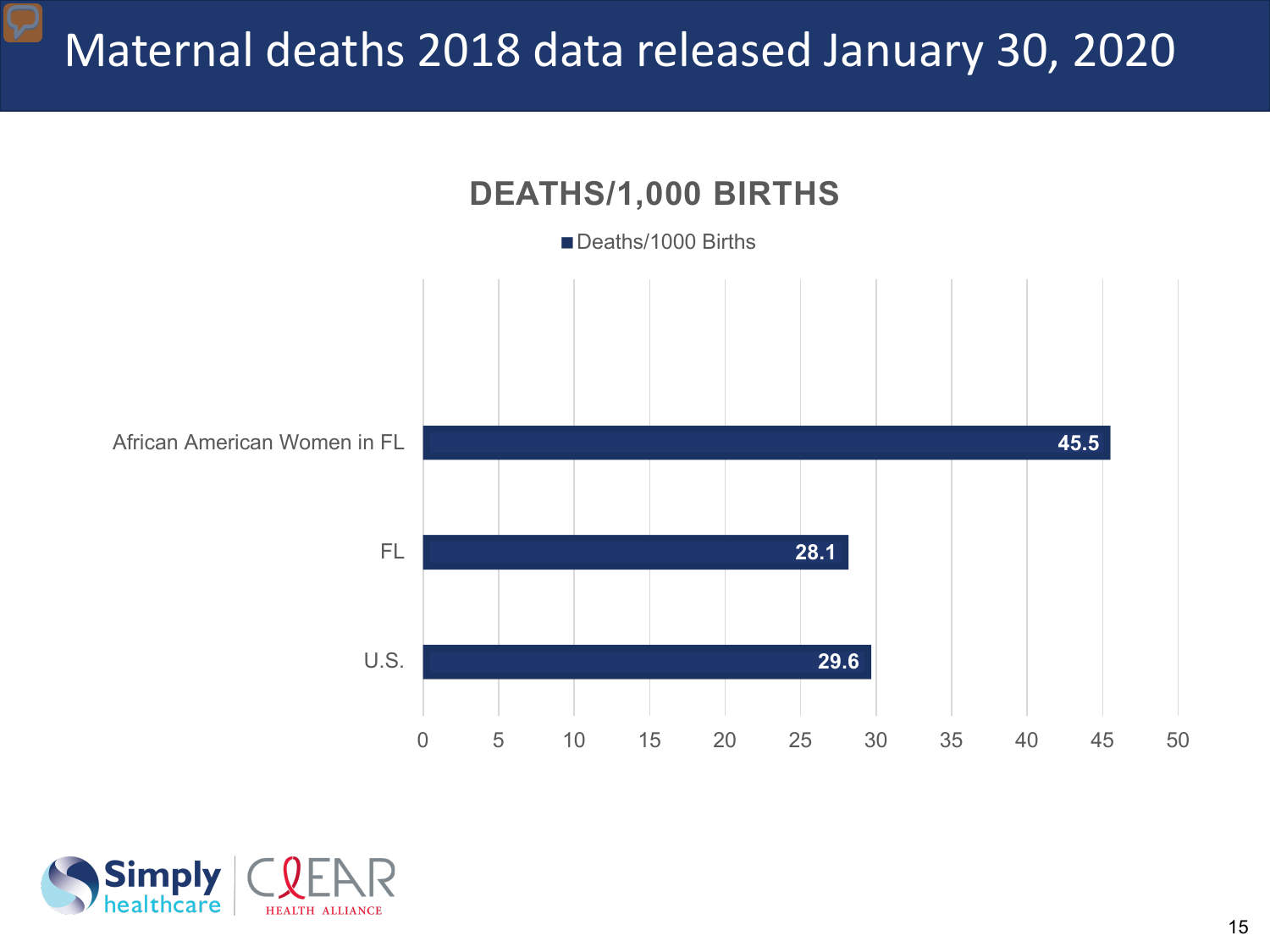#### Maternal mortality and morbidity review committee

- Recommendation
	- Increase maternal health programming to target high-risk populations, especially Black women. Case review findings and statewide trend data continue to show that health disparities exist in maternal health care in Florida. Healthy People 2020 states that achieving health equity requires elimination of health disparities.

[Pregnancy-Associated Mortality Review \(PAMR\) –](http://www.floridahealth.gov/statistics-and-data/PAMR/index.html) Florida

![](_page_15_Picture_4.jpeg)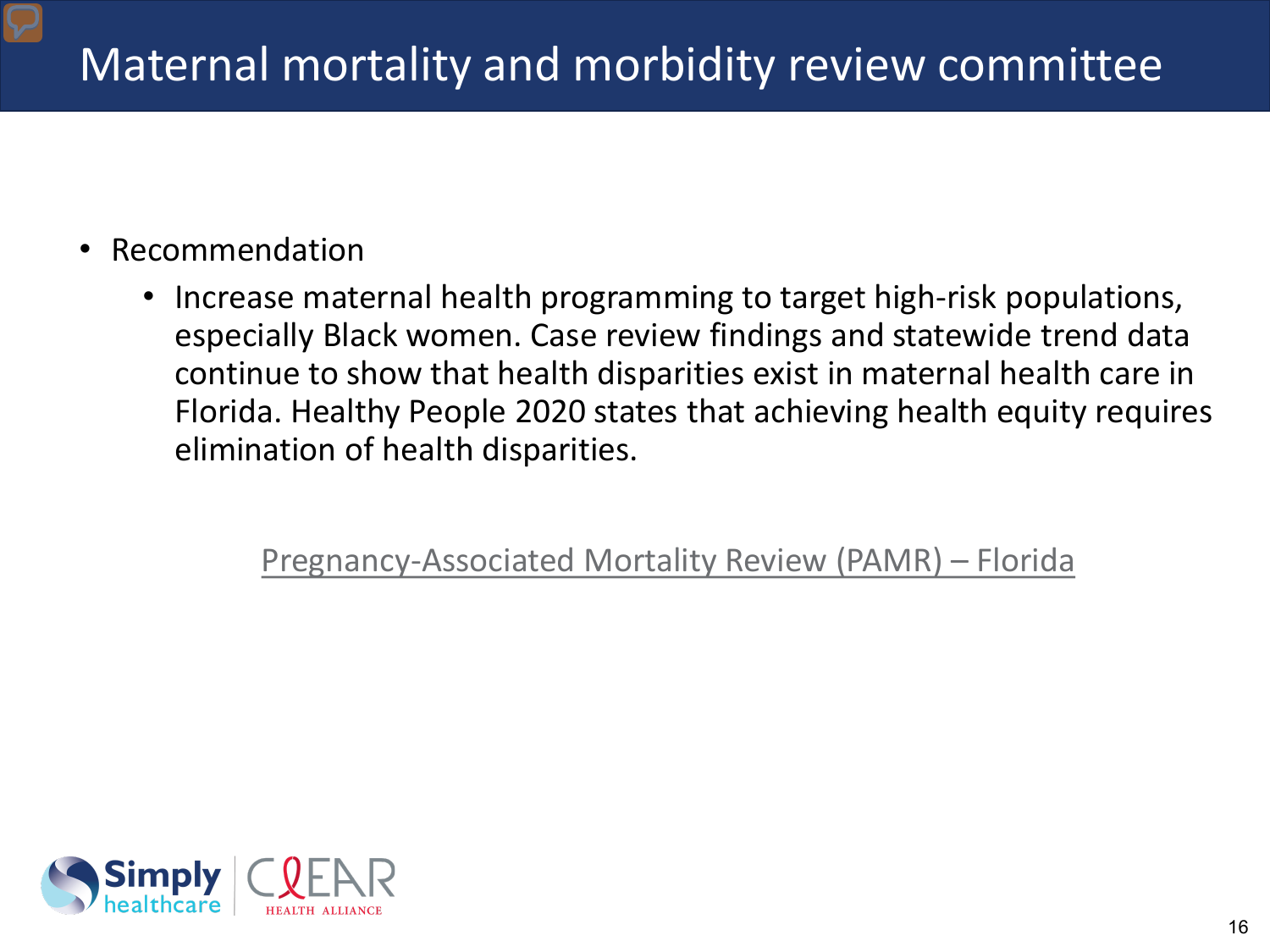### References

- H.R.1318 Preventing Maternal Deaths Act of 2018
- 115th Congress (2017-2018)
- [ACOG Partners with Black Mamas Matter Alliance](https://www.acog.org/en/News/News%20Articles/2020/04/ACOG%20Partners%20with%20Black%20Mamas%20Matter%20Alliance%20on%20Black%20Maternal%20Health%20Week%202020)
- CDC [Infant Mortality](https://www.cdc.gov/reproductivehealth/maternalinfanthealth/infantmortality.htm)
- CDC [Pregnancy-related Deaths](https://www.cdc.gov/vitalsigns/maternal-deaths/)
- [PAMR](http://www.floridahealth.gov/statistics-and-data/PAMR/index.html)
- [https://www.americashealthrankings.org/explore/health-of-women-and](https://www.americashealthrankings.org/explore/health-of-women-and-children/measure/maternal_mortality_a/state/FL)children/measure/maternal\_mortality\_a/state/FL
- <http://www.floridahealth.gov/statistics-and-data/PAMR/index.html>
- [https://www.cdc.gov/reproductivehealth/maternal-mortality/disparities](https://www.cdc.gov/reproductivehealth/maternal-mortality/disparities-pregnancy-related-deaths/infographic.html)pregnancy-related-deaths/infographic.html

![](_page_16_Picture_10.jpeg)